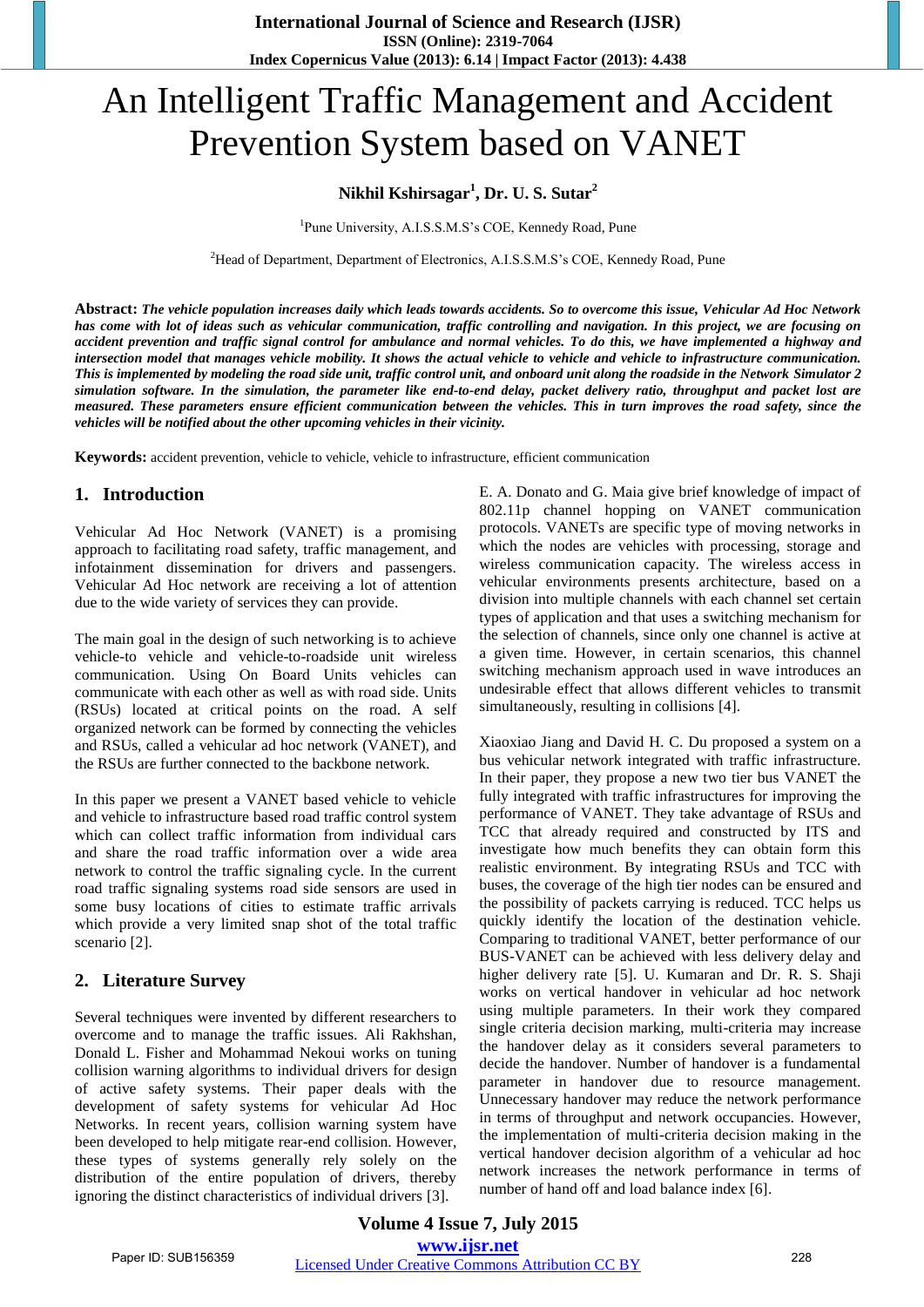## **3. VANET based traffic control system**

The VANET is specially categorized for the short range communication among the roaming vehicles as well as between the vehicles and the road side information infrastructure. Usually, the moving vehicles are equipped with On Board Unit (OBU) and the road side communication infrastructures are referred to Road Side Units (RSUs). For the wireless access in the vehicular environment the new WLAN standard IEEE 802.11p was developed which is also referred to as Dedicated Short Rand Communication (DSRC) that offers strong baseline for the V2V and V2I communication. The licensed spectrum of 75MHz has been allocated at 5.9GHz for the DSRC. The physical layer of the IEEE 802.11p is similar to the IEEE 802.11a standard.

Following figure shows the general overview of Vehicular Ad Hoc Networks (VANET).



**Figure 1:** Working principle of VANET

VANETs are self organizing communities of wheeled mobile units consisting of large number of trucks, cars, buses and a small number of static infrastructure nodes such as traffic signals, highway rail grade crossings, and informational signage within radio communication range to each other. Two basic approaches suggested to establish inter vehicle communication (IVC) in the VANET at the physical layer are based on some variant of current wireless LAN technology (WLAN) such as the 802.11 family, Bluetooth, or extensions of 3G telecommunications protocols such a reservation based ALOHA, ULTRA (Universal Terrestrial Radio Access) etc. The preferred method for traffic information dissemination in a VANET is broadcast routing, with otherwise reduced bandwidth consumption. Several information propagation schemes have been proposed for VANETs.

# **4. Methodology**

In this project, we propose a basic warning advertisement system based on the use of 802.11p standard. The target is to send vehicle safety message with high reliability and low delay. We evaluated the performance of our proposed system. We also concentrated on several important issues related to traffic safety such as the propagation delay of warning messages in an urban environment, the number of blind vehicles, and the total number of packets received by each vehicle.

For our warning advertisement system we picked IEEE 802.11p technology because it is expected to widely adopt by the industry. Moreover, we consider this technology is able to offer good performance in environment where the physical layer properties are rapidly changing and where very short duration data exchanges are required.

# **5. Performance Parameters**

Following are the performance parameters which are taken in consideration.

| <b>Table 1:</b> Performance Parameters |                   |  |  |  |
|----------------------------------------|-------------------|--|--|--|
| Parameter                              | <b>Value</b>      |  |  |  |
| Number of nodes                        | 171               |  |  |  |
| Maximum speed of vehicle               | $5-50m/sec$       |  |  |  |
| Scenario size                          | 3500 x 2000m      |  |  |  |
| Distance between streets               | 50 <sub>m</sub>   |  |  |  |
| Normal Packet size                     | 512B              |  |  |  |
| Warning Packet size                    | 256B              |  |  |  |
| Simulation time                        | $200 \text{ sec}$ |  |  |  |
| Sensor transmission range              | 100 <sub>m</sub>  |  |  |  |
| Vehicle transmission range             | 250m              |  |  |  |

#### **Table 1:** Performance Parameters

# **6. Simulation Results**

The simulation results presented in this project were obtained using the NS-2 simulator. We evaluated the following performance parameters: (1) Packet send, (2) Packet received, (3) Packet Delivery ratio, (4) End-to-End delay, (5) Packet loss, (6) Throughput.

**Table 2:** Varying Parameters

|                 |            | $= 1.0015$ $= 1.001$ $= 1.001$ $= 1.001$ $= 1.001$ |           |                        |
|-----------------|------------|----------------------------------------------------|-----------|------------------------|
| Parameters      | Data Rate  | Packet Size                                        | Speed     | No. of                 |
|                 |            |                                                    |           | Vehicles               |
| Packet Delivery | $98% -$    | $99.2\%$ -                                         | $98% -$   | $99.2%$ -              |
| ratio $(\%)$    | 99.2%      | 99.7%                                              | 100%      | 100%                   |
| Packet Loss     | < 3.4      | < 4                                                | $\lt 4$   | < 1.2                  |
| (Bytes)         |            |                                                    |           |                        |
| End-to-End      | $< 18$ ms  | $< 18$ ms                                          | $< 75$ ms | $< 5.5$ ms             |
| Delay $(ms)$    |            |                                                    |           |                        |
| Throughput      | $1.6$ Mb/s | $104$ Kb/s                                         |           | 10-65 Kb/s 15-100 Kb/s |
| (Kbps or Mbps)  |            |                                                    |           |                        |

Following figure shows the output performance of the parameters



**Figure 2:** Performance factor Vs Control factors

From above overall output graph we get,